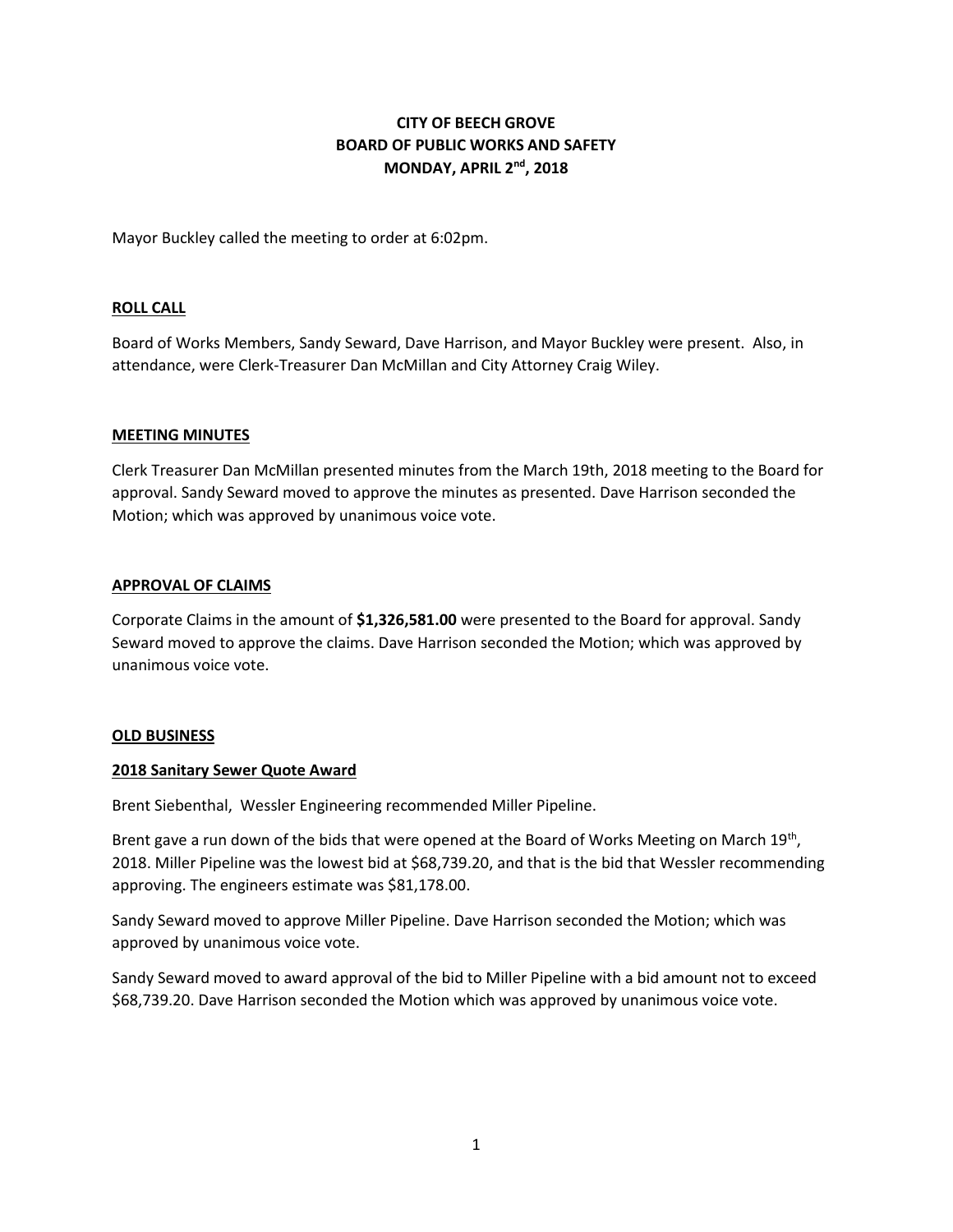#### **NEW BUSINESS**

#### **2018 Phase 1 Stormwater Quote Opening**

Sandy Seward opened the sealed bids and read them aloud to the public.

Eagle Valley \$155,801.00

Global Asphalt Paving \$156,183.00

Smith Projects \$140,144.00

Russell Excavating did not submit a quote.

The engineers estimate was \$148,000.00.

Bids were given to Wessler Engineering who will review them and come back at the May Board of Works Meeting with a recommendation.

#### **Little League Parade Approval**

April 21, 2018 at 9:00am. A letter has not been presented. The Board voted to approve provide a letter is presented and a certificate of insurance.

Sandy Seward moved to approve the parade subject to them sending a letter and proof of insurance, Dave Harrison seconded the Motion which was approved by unanimous voice vote.

#### **Outdoor Seating Request**

Victory Rolls and Bakery is requesting outdoor seating be allowed. She will ensure allowance is made for pedestrian traffic, including those with strollers and animals. She can provide proof of insurance if needed upon request.

Sandy Seward moved to approve the outdoor seating subject to them providing insurance naming the City as additional insured. Dave Harrison seconded the Motion; which was approved by unanimous voice vote.

### **Master Vendors License Application**

Greater Beech Grove Chamber of Commerce Chamber

Sandy Seward moved to approve the application. Dave Harrison seconded the Motion which was approved by unanimous voice vote.